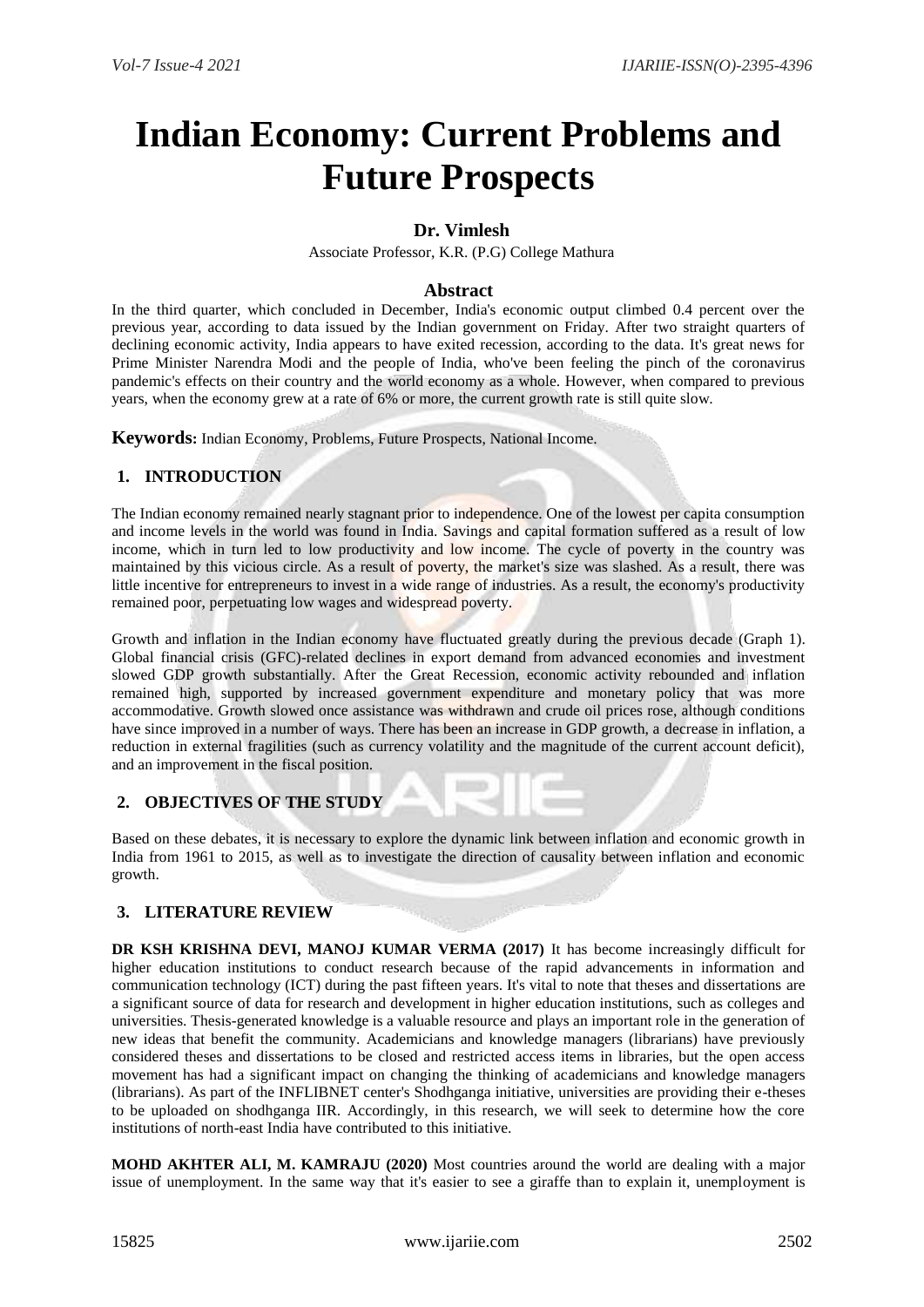difficult to put into words. For quite some time, we've been dealing with a severe unemployment situation. In industrialised countries, it occurred during the Great Depression (1930s), whereas it occurred much later in undeveloped countries, following World War II (1945). Despite an uptick in the economy, employment growth in India has slowed in recent years. As a result of this COVID-19 pandemic lockdown, the unemployment rate in India has skyrocketed as most private businesses have laid off their workers. The majority of workers in the informal sector have been affected by this lockdown, as construction has been halted. Thousands of people fled cities without a capital, marching hundreds of miles to their homelands because there was no official transportation. The purpose of this study is to examine the influence of COVID-19 on unemployment in our area. Based on data from books, journals, newspapers and trustworthy online sources we conducted this investigation. Academicians, researchers, and politicians will benefit from this study's findings.

**P. KRISHNA PRIYA, K. ANUSHA** With a population of roughly 1.3 billion, India is a fast-growing market for Fintech. Financial technologies are soaring in India because of the country's large and underbanked populace. As a game changer and disruptive innovation, Fintech has the potential to shake up the established financial system. In the last five years, India has seen a significant increase in the use of financial technology (Fintech). Focuses on financial technology and its operations, as well as opportunities and difficulties in the Indian corporate climate at this juncture of the article

**SALEHA\*(2020)** The coronavirus pandemic has thrown India's labour market on a loop, jeopardising the livelihoods of millions of employees and the families they leave behind. Many small and large industries in India comprise unorganised sectors in which a large portion of the total work force is engaged, but it is difficult to organise them, nor can their data be collected about how many people are working in these sectors in India, how much they have income, and how they live their lives, despite the Government of India providing financial aid to millions of labourers and farmers. Having no job stability, no paid time off, or a bad contract puts individuals at risk in the workforce. If the unorganised sector is not safeguarded by an immediate social safety net, it will lead to destitution, hunger, starvation, and perhaps death.

## **4. MAJOR PROBLEMS FACED BY THE INDIAN ECONOMY**

The following points highlight the eight major problems of the Indian economy. Some of the problems are:

- 1. Low level of national income and per capita income
- 2. Vast inequalities in income and wealth
- 3. Predominance of agriculture
- 4. Tremendous population pressure
- 5. Massive unemployment and others.

#### **Indian Economy Problem 1 Low level of national income and per capita income:**

The level of national income and the income per person in any country can be used to gauge economic progress.

The bigger the country's gross domestic product, the faster the economy grows, according to conventional wisdom.

NNP at factor cost in 2007-08 at 1999-2000 prices totaled Rs 27,60,325 crore in the Indian economy. At the time, the population was 1124 million.

This means that the per capita NNP was Rs 24,256, which is equal to Rs 2,021 monthly. The average person's standard of living is pitifully poor. The bulk of people cannot afford even the most basic of needs. Per capita income is a good indicator of a country's wealth, and India is one of the world's poorest countries.

#### **Indian Economy Problem 2 Vast inequalities in income and wealth:**

In addition to low per capita income, the Indian economy is characterised by wide disparities in income and wealth distribution. Inequality is increasing in India as time goes on. Mass poverty is the logical consequence of enormous inequity. India's national income is shared by 60 percent of the population, compared to just 5 percent of the population who enjoys the same amount of national income.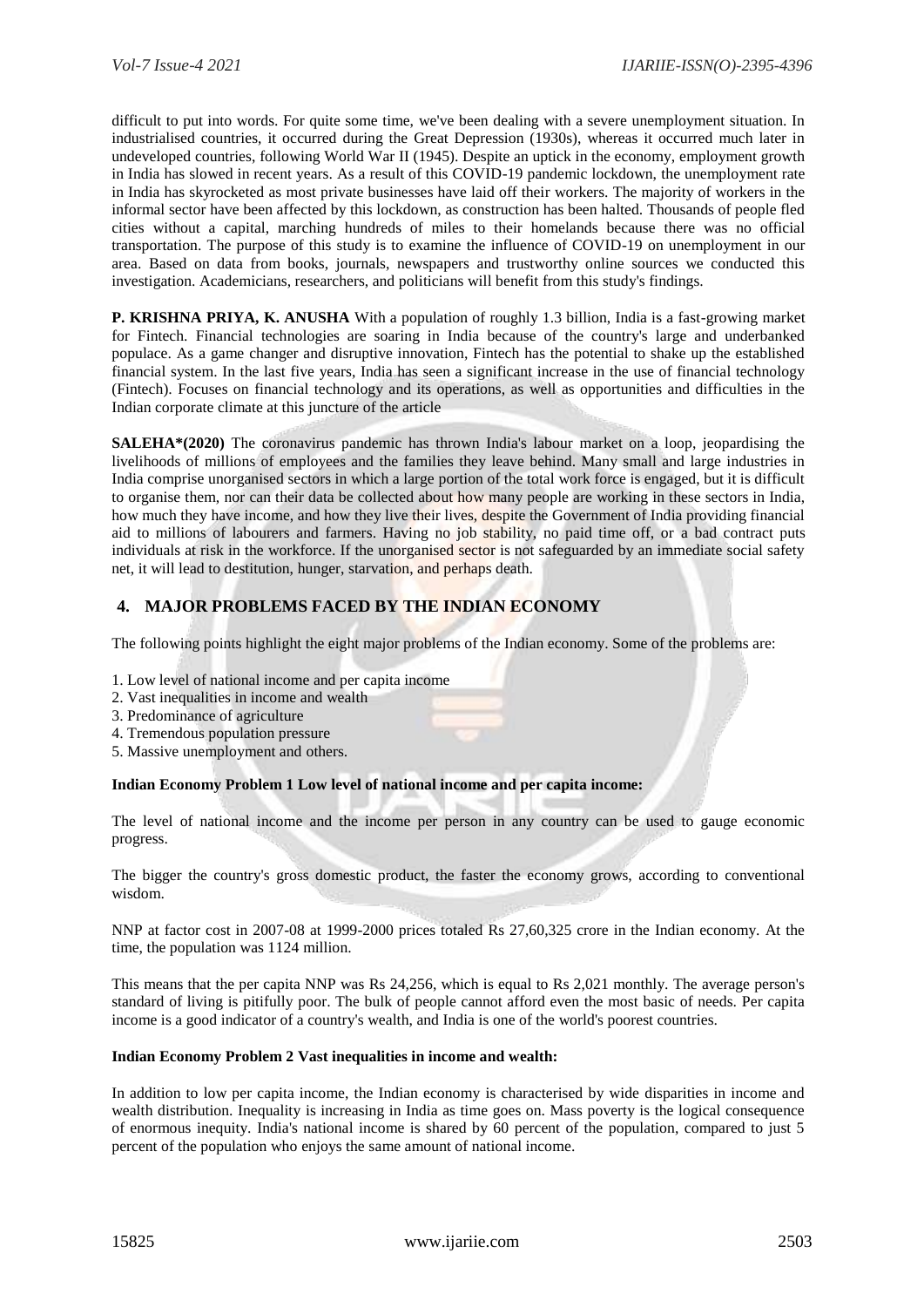The problem of poverty grows as a result of this inequity. Even in 1972 and 1973, more than half of the population was living below the poverty level. It has dropped from 36% in 1993-94 to 27.5 % in 2004-05, according to the poverty estimate based on the Uniform Recall Period. In other words, the Indian economy is still caught in a vicious cycle of poverty.

#### **Indian Economy Problem 3 Predominance of agriculture:**

Agriculture and extractive sectors, such as mining, fishing, and forestry, are the primary sources of income in less developed countries. Agriculture's dominance can be explained by looking at the distribution of national income by sector and by looking at employment patterns.

In 1950-51, more than 55% of India's GDP came from the agricultural sector, or the "primary sector," as it was known at the time. However, in 2007-08, this sector's contribution to GDP was only 19.4 percent.

The secondary and tertiary sectors each contributed 24.9 percent and 55.7 percent, respectively, to the economy. Even after 58 years of planning, agriculture still contributes less than one-fifth of our national GDP. Also, the occupational structure reveals a picture of agriculture's primacy and the industrial sector's lagging behind.

More than half of the population of India was involved in agriculture in 2004-05, according to the World Bank. Despite the fact that agriculture is India's largest industry, the country is technologically behind the times.

#### **Indian Economy Problem 4 Tremendous population pressure:**

The population growth rate of LDCs is extremely high. In terms of population, India is only surpassed by China in second place (1312 million in 2006). In 2006-07, India had a population of 1110 million. India's population grew at a 1.61 percent annual rate during the decade beginning in 1991, compared to a 0.7 percent annual growth rate for the industrialised countries.

Birth rates of 23.5 per 1000 and mortality rates of 7.5 in 2005-06 are the real culprits for India's population boom. India's population grew by 5% in the 20th century, compared to a 3% increase in the global population as a whole.

#### **Indian Economy Problem 5 Massive unemployment:**

In LDCs, not only are natural resources underutilised, but personnel resources are also massively wasted. The problem of unemployment in India has been exacerbated by the country's slow economic growth and high population expansion.

While the number of people looking for work climbed by 2.5% year between 1971 and 1999, the number of people who could find work only increased by 1.8 percent. In 2006-07, there were 40.7 million registered jobseekers. Since the beginning of economic reforms, the unemployment rate has risen steadily. During the period from 1993-94 to 2004-05, the percentage increased from 1.96 percent to 2.39 percent.

However, a 2.89 percent increase in employment in 2004-05, compared to a 0.98 percent increase in 1999- 2000, is a positive sign. However, the rate of employment growth in recent decades has not kept pace with the growth of the labour force. This is known as 'jobless growth,' and it is what we are currently seeing.

The rate of employment growth in the organised sector decreased from 1.20 percent in 1983-1994 to 0.31 percent in 1994-2005. Job loss increase has been dubbed by some as a term for this phenomenon.

In addition, there is a significant percentage of underemployment and hidden unemployment in Indian agriculture. Disguised unemployment can also be found in urban settings. As a result of the tremendous investment in infrastructure and human capital made throughout the plan period, the unemployment problem has grown into a major issue. In terms of human capital, this amounts to a massive waste.

#### **Indian Economy Problem 6 Scarcity of capital and low rate of capital formation:**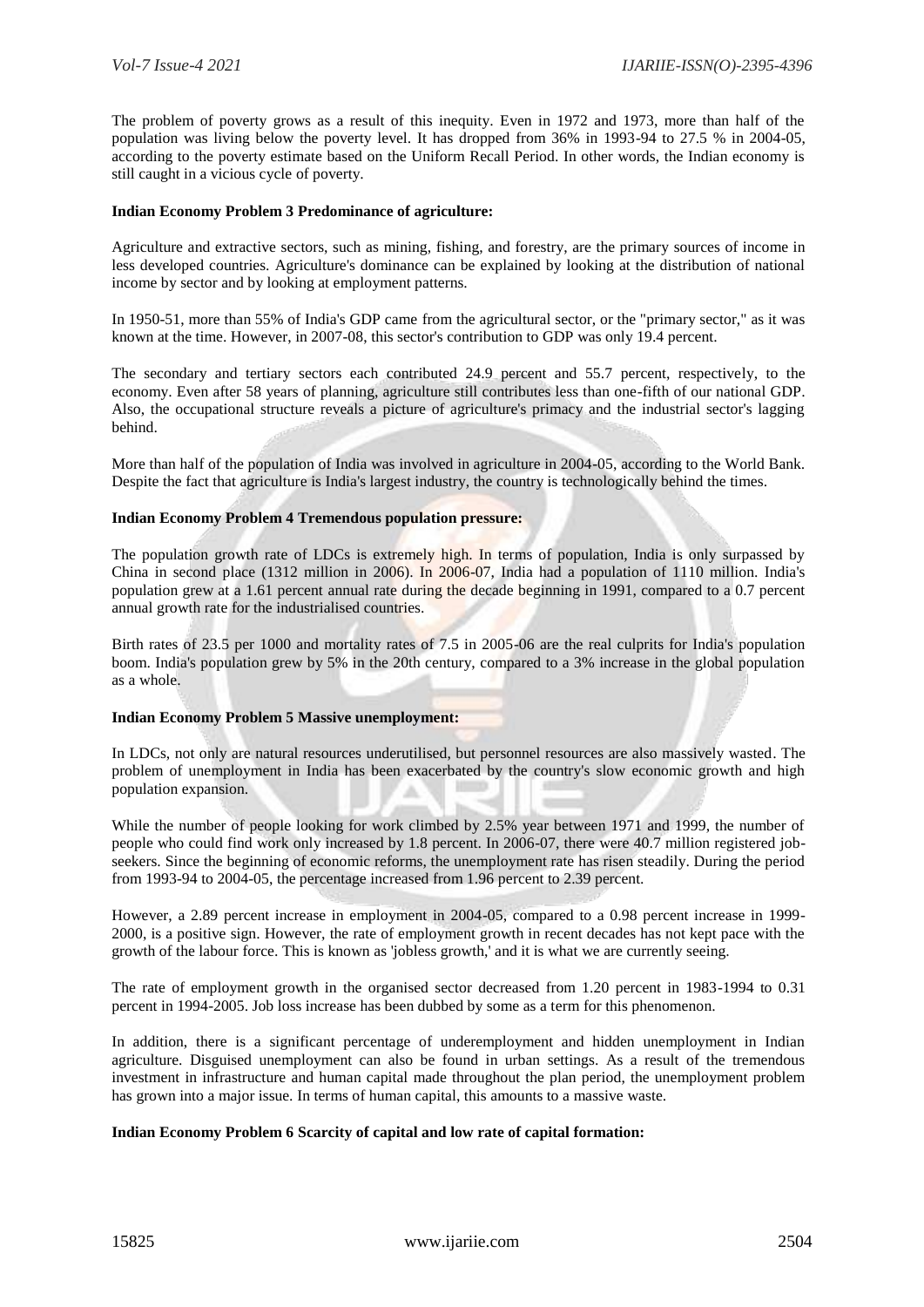As people in LDCs are poor, their capacity to save is low. This results in a low rate of growth of the economy Because of this, many development economists believe that increasing investment is vital to break the cycle of poverty. As a capital-starved nation, India's capital per capita is low. India's economy suffers as a result of this capital shortage.

While net savings and net investments in 1950-51 were slightly more than 6 percent, in 2001-02 they rose to 14.8 and 16 percent. In recent years, however, the situation has greatly improved. Both of these percentages rose to 27.1% and 28.4% of the NDP in the years between 2006-067. The Indian economy will benefit greatly from this.

Both physical and human capital are being produced at a low rate. According to the 2001 Census, 34.62 percent of the population was illiterate at the time. As of 2001, there were 64.8 percent of the population that were literate.

India's economic growth is hindered by widespread illiteracy. There are an estimated 304 million people in India who are illiterate, making it the most populous country in the world. In 2001, the country's sex disparity was 933 women for every 1,000 men.

## **Indian Economy Problem 7 Underdeveloped infrastructure:**

Infrastructure and social and economic costs of capital are lacking in India because it is an LDC. From transportation and communications to energy to banking to health care to science and technology to education and everything in between.

These facilities are essential for a prosperous economy. Infrastructural facilities are critical to the economy's superstructure.

India is a poor country when it comes to social and economic costs. In fact, her transportation infrastructure is equivalent to that of affluent countries. Demand for infrastructure facilities and services exceeds supply, though. In 2004, an Indian consumed 531 kilogrammes of energy (oil equivalent) per person, compared to the United States' 7,921 kg. Even China's energy consumption per capita was more than India's (1,242 kg.).

According to international standards, India is lagging behind when it comes to technology. Indians used personal computers at a rate of just 16 per 1,000 persons in 2005, compared to 762 in the United States. In 2007-8, India spent 1.39 percent of its GDP on health care, compared to the United States' 15 percent.

Even in comparison to the rest of the world, India's social infrastructure is abysmal.

#### **Indian Economy Problem 8 Low level of technology:**

Since many Indians lack basic literacy, advanced or sophisticated technology is a rarity. We are obliged to employ low-tech means of technology because of a lack of technological advancement.

## **5. DETERMINANTS OF ECONOMIC GROWTH**

Throughout the 1970s and 1980s, there was a considerable amount of theoretical study on the drivers of economic growth in theoretical literature. It began with the "Harrod-Domer" formulation, which established that steady-state growth was proportionate to investment ratios with fixed capital–output ratios. "Investmentled growth" policies received the most support from this framework. Harrod-Domer was challenged by the "Solow model," however, soon following. Only during the transitional periods may increased investments contribute to per capita growth, according to Solow (i.e., before the steady state is reached). "Technical advancement" is the only factor that can lead to per capita growth in the steady state. During this time period, the "Solow model" provided the basis for most of the subsequent work on growth. While "technological advancement" was a black box for a long time and no theoretical understanding of the variables generating it was available, it has now become a lot clearer. When "Endogenous Growth" theories were first proposed in the late 1980s and early '90s, the situation dramatically shifted. A wide range of factors, including human capital, R&D expenditures, government spending on infrastructure, and so on, could all contribute to steady-state growth in per capita income according to these views. Since then, these principles have had a major impact on policymakers and growth strategies have become increasingly focused on them.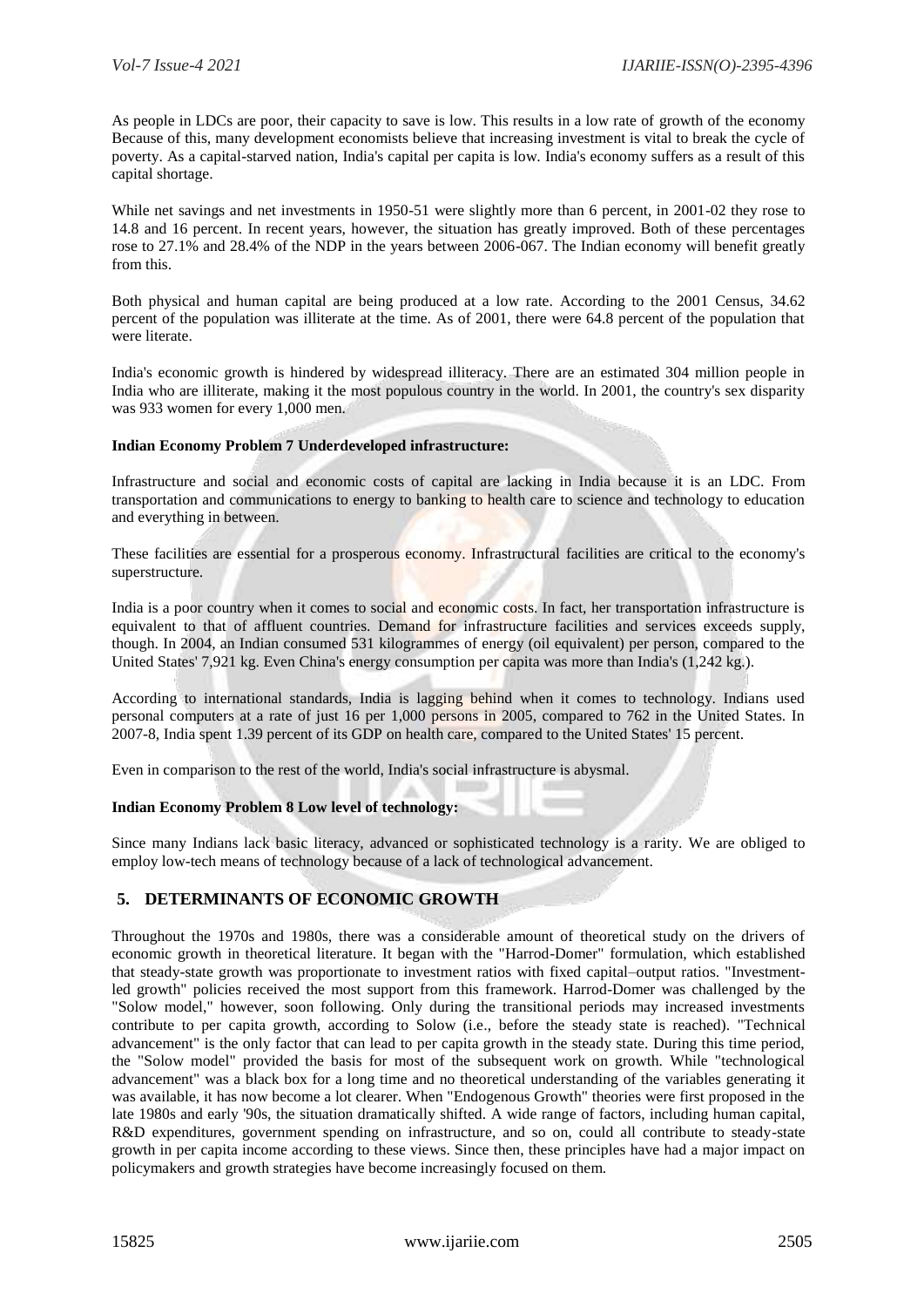Both the "Solow model" and the "Endogenous Growth models" are critically dependent on the assumption of full employment of labour at this point, it should be noted. So, these models are completely inapplicable to the Indian economy, which has a massive supply of unemployed workers. The "Harrod-Domar" framework, with its emphasis on capital formation and the capital output ratio, was a better fit for the Indian economy from the beginning of the planning process. It is possible to enhance India's growth rate within this framework, either by raising investment or lowering the capital production ratio. Another way to reduce the capital output ratio is to make more efficient use of the resources that are already available, or to apply better technology. There is a demand constrained system in the first example and a supply constrained system in the second and third. "Endogenous Growth" literature is relevant in supply-constrained systems, even within the paradigm of "Harrod-Domar" theory. Human capital, R&D, infrastructure and other elements such as these all have a direct impact on labour productivity and capital efficiency and technological capabilities. So in addition to the investment ratio, factors that affect the efficiency of capital are also critical to the Indian economy's development. Consider some of these characteristics in relation to how they have behaved in India's economy during recent decades.

## **6. SOURCES OF GROWTH IN THE INDIAN ECONOMY**

Aggregate savings in a capital-constrained economy like India determine investment decisions. Economic growth over the past three decades has been exceptional in terms of saving. In 1970, the gross saving rate was 14.56 percent; in 1995, it was 25.1 percent, and in 1999, it was 22.26 percent. However, this aggregate saving behaviour does not reveal the large sectoral variations. The bulk of aggregate savings comes from household savings. The Indian savings behaviour has been centred around this component, and the significant rises in the saving rate can be linked to an increase in this sector's saves. At 10.15 percent in 1970, the family saving rate has progressively climbed to 19.77 percent in 1999. Corporate saving is the second part of total saving. Economic liberalisation brought this component to a peak in 1995 of 4.93 percent before falling steadily thereafter. It was generally stable during the 1970s and early 1980s, but surged dramatically during the early 1990s phase of liberalisation. In terms of overall savings, the public sector has been the weakest link, with a dismal track record. When it came down from 4.55 percent in 1978 to 0.19 percent in 1999, this was notably true in the 1980s and 1990s. Savings levels in the household sector are high and may have already hit their ceilings due to the economy's low per capita income levels, as can be seen from these statistics. The banking sector's upheaval is also an issue when it comes to raising consumer savings. Finally, any major rise in aggregate savings must come predominantly from the corporate and public sectors. This graph displays the average and sectoral saving rates over the last three decades..

Over the past three decades, the aggregate investment activity has followed the aggregate savings behaviour. At its highest point, it reached 26.85 percentage points in 1995, but fell back to 23.26 percentage points the following year. As a percentage of total capital expenditures, private investment climbed from 9.43% in 1970 to 15.65% in 1999 at the sectoral level. In 1970, public investment was 6.39 percent; in 1986, it rose to 11.17 percent; in 1999, it fell to 7.06 percent. Since 1980, there has been a steady increase in total and sectoral investment rates. Bringing in foreign capital to supplement domestic savings is one approach to boost the investment rate. However, foreign investment is a double-edged sword because of the difficulties in servicing this investment. External sector performance, and exports in particular, is critical to the long-term viability of these investments. We'll now examine the sector's performance.

#### **7. CONCLUSION**

In this study, macroeconomic indicators were used to evaluate the performance of the Indian economy. Compared to the pre-WTO era, the overall performance of GDP, including GDP per capita and GDP per capita growth rate, has been determined to be higher in the post-WTO years. From 1995 to 2015, the GDP growth rate was also higher, and the sector-wise contribution of GDP in several sectors such as manufacturing, agriculture and services has responded favourably to the application of WTO regulations in India.

#### **8. REFERENCE**

1. Dr Ksh Krishna Devi, Manoj Kumar Verma (2017)," Mapping the Contribution of Thesis &Dissertation to Sodhganga by North Eastern Central Universities of India," March 2017 DOI:10.13140/RG.2.2.31813.70887